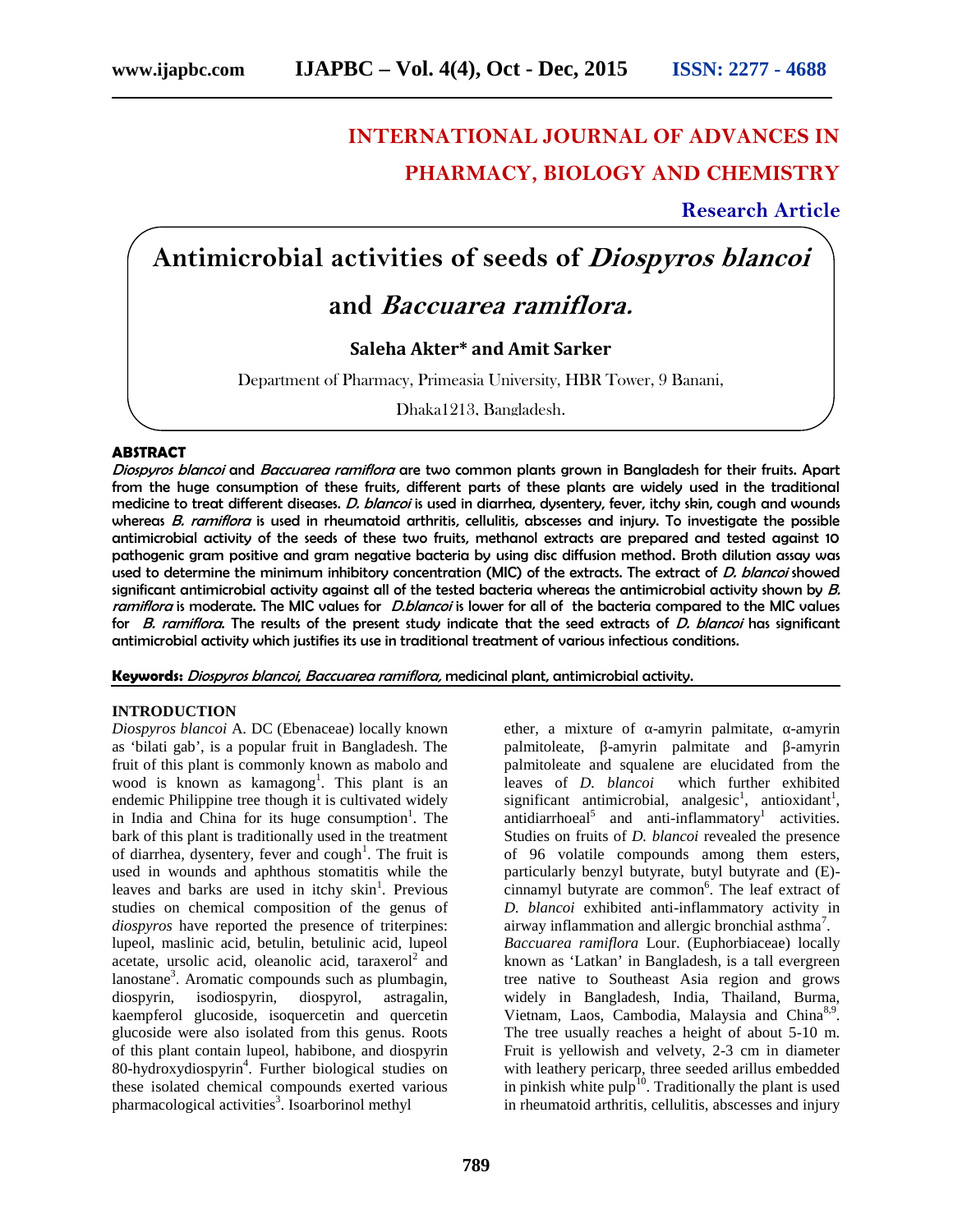from fall as an anti-inflammatory and anodyne $^{11, 12}$ . The fruit juice is mainly used for the treatment of constipation<sup>8</sup>. They are also stewed or made into wines in Malayasia and India. It has been further established that phenolics and flavonoid constituents present in wine have therapeutic potential as  $\text{antis}^{13-15}$ . Because of the high content of vitamin C, protein and iron *B. ramiflora* fruit finds its importance as a novel food additive<sup>11</sup>. Studies on the fruit pulp have revealed the presence of total phenols, flavonoids, flavonols and proanthocyanidins as well as antioxidant property<sup>8</sup>. Previous studies on the chemical constituents have reported two phenols ,6'- O-vanilloylisotachioside and 6'-O vanilloyltachioside from the leaves<sup>16</sup>, 4-O- $(6$ -Ovanilloyl)- -D-glucopyranosyl tachioside D, 6 -O vanilloyl picraquassioside D and 6 -O vanilloylicariside B5 from the stems<sup>17</sup>, one new norpicrotoxane sesquiterpene glycoside; ramifloside and two picrotoxane sesquiterpenes sapidolide A and picrotoximaesin from the berries<sup>18</sup> and a series of volatile components from the plant of *B. ramiflora*<sup>16</sup>. Biological studies of various compounds isolated earlier from *B. ramiflora* have exhibited significant antioxidant<sup>8</sup>, antifungal<sup>18</sup> and anti-inflammatory<sup>15</sup> properties.

*D. blancoi* and *B. ramiflora* both are popular fruits of Bangladesh. Besides their use as fruit, various parts of these two plants are also used by the people from ancient time as a traditional medicinal plant for the ailment of various health conditions. To the best of our knowledge, no antimicrobial studies have been performed so far on the seeds of *D. blancoi* and *B. ramiflora*. Keeping this in mind the present work deals with the screening of antimicrobial activity of the seeds of *D. blancoi* and *B. ramiflora*.

# **MATERIALS AND METHODS**

# **Plant materials and Extract Preparation**

Mature fruits of *D. Blancoi* was collected from Manikgonj district and *B. ramiflora* was collected from Narsingdi district of Bangladesh in 2013.The collected samples were authenticated by the experts of National Herbarium, Mirpur, Dhaka, Bangladesh (Accession No. 38439 and 38438 respectively) where a voucher specimen has been deposited for further reference. The peels and pulps of the fruits have been separated from the seeds and the seeds were then dried and grounded. 300 g of each of the dried powders were taken in two different beakers and 450 ml of methanol was added in both of the beakers and kept for seven days with occasional stirring. The filtrates were then collected and dried to get the  $extracts<sup>19</sup>$ . .

# **Microorganisms**

Pure cultures of four gram positive bacteria such as *Staphylococcus aureus*, *Sarcina lutea, Bacillus subtilis* and *clostridium spp.* and six gram negative bacteria such as *Salmonella typhimurium, Escherichia Coli, Shigella boydii, Pseudomonas spp., Vibrio cholerae* and *Klebsiella pneumoniae* were collected from the Microbiology laboratory of Department of Pharmacy, Primeasia University, Dhaka, Bangladesh (106 CFU/ml).

#### **Screening of antimicrobial activity**

Antimicrobial activities of methanol extracts of the seeds of *Diospyros blancoi* (SDB) and *Baccuarea ramiflora* (SBR) were evaluated by disc diffusion method<sup>20</sup>. Azithromycin (30 µg/disc) (Oxoid, UK) were used as positive control and the extract solutions of SDB and SBR were prepared at a concentration of 300  $\mu$ g/ml. 6 mm filter paper discs were impregnated by using the extracts and placed onto the nutrient agar media which were then inoculated with the test bacteria and incubated at  $37^\circ$ C for 24 h. Blank discs (impregnated with solvents followed by evaporation) were used as negative control to investigate the involvement of the solvent for the given activity (if any). After incubation the culture plates were examined and the zones of inhibition were measured in mm scale. Triplicate experiments were performed for each organism.

### **Determination of minimum inhibitory concentration (MIC)**

Broth dilution method was used to determine the MIC of the extracts<sup>21</sup>. Briefly, extract solution at a concentration of 200 mg/ml were taken from which 1.0 ml of the reconstituted solution was added to another test tube containing 1 ml of sterile broth so as to obtain a concentration of 100mg/ml. In this way 10 times dilution was performed and the 11th test tube did not contain any extract, but a solution of pure solvent served as negative control. Then 1 ml of an 18 h old culture of each of the organisms earlier adjusted at 106 CFU/ml was put into each tube and thoroughly mixed. The tubes were incubated at  $37^{\circ}$ C for 24 h and observed for growth of bacteria in form of turbidity. The test tube with the lowest dilution with no detectable growth by visual inspection was considered the MIC.

# **RESULTS**

### **Antimicrobial Activity**

The antimicrobial activities of the methanol extracts of SDB and SBR are shown in Table 1 .The zones of inhibition given by the standard antibiotic disc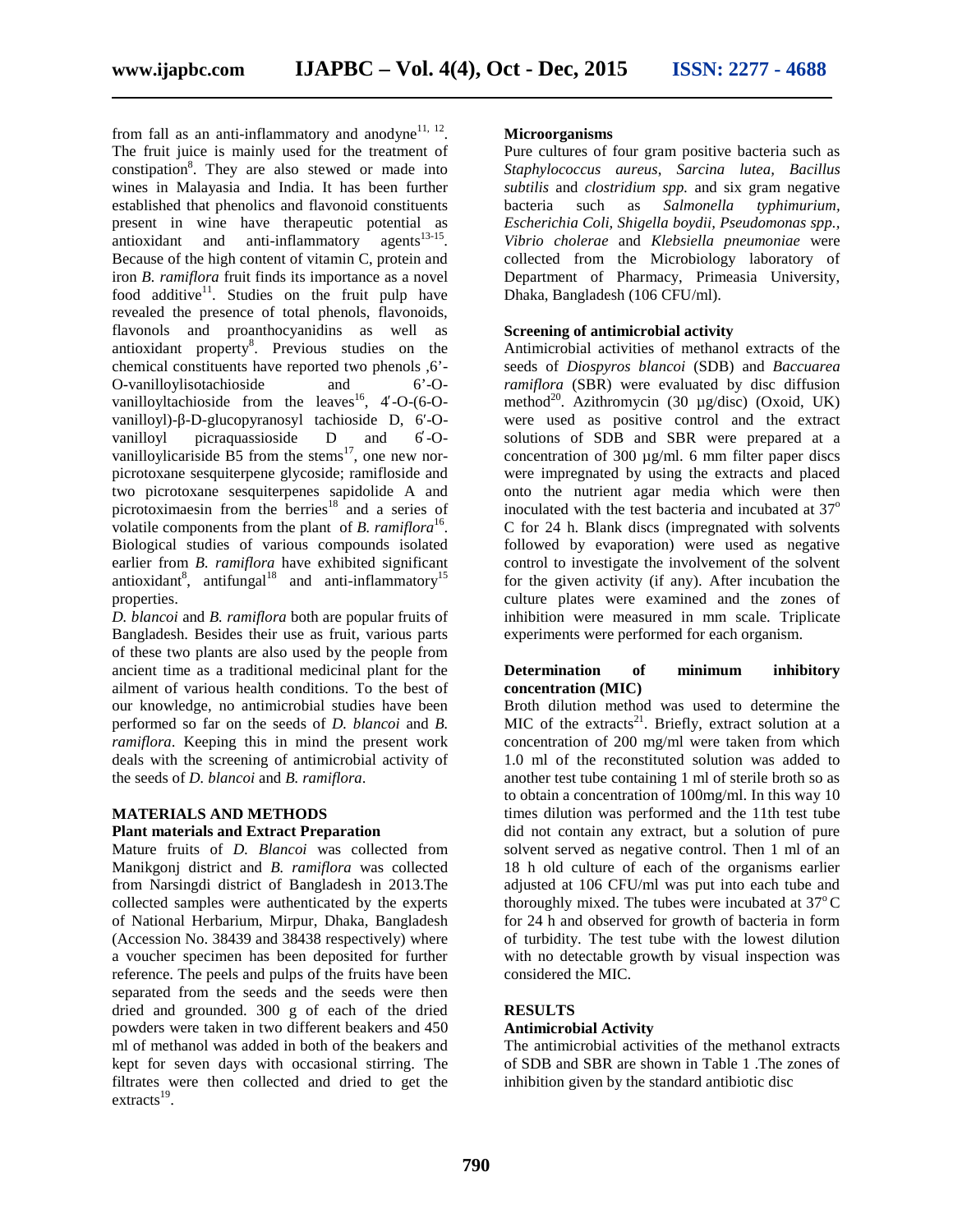Azithromycin (30 µg/disc) were compared with the zones of inhibition given by the extracts of SDB and SBR. This study revealed that SDB extract showed significant zones of inhibition against all of the tested bacteria whereas the extract of SBR did not give any zone of inhibition for *Sarcina lutea* and *Bacillus subtilis.*The order of zone of inhibition for SDB is *Staphylococcus aureus (*20.33 mm*)> Vibrio cholerae (19.67 mm)> Klebsiella pneumoniae (18.67 mm)> Clostridium spp.(17.67 mm)> Sarcina lutea (16.33 mm)> Salmonella typhimurium(15.33 mm)> Bacillus subtilis, Shigella boydii(14.67 mm)> Escherichia Coli(13.33 mm)> Pseudomonas spp.(12.33 mm).*The extract of SBR gives lower inhibition zones against the tested bacteria which ranges from *Klebsiella pneumoniae* (09.33 mm) to *Shigella boydii* (13.67 mm) and in between the range.

Standard antibiotic Azithromycin produced significant zones of inhibition against the tested microorganisms and the negative control does not give any zone of inhibition for any of the tested bacteria which implies that the solvent does not involve in the antimicrobial activities given by the extracts.

## **Minimum inhibitory Concentration (MIC)**

Minimum inhibitory concentrations for SDB and SBR are shown in Table 2. MIC values of SDB extract were found between 1.6-6.3 mg/ml whereas MIC values of SBR extract ranged between 3.2-12.5 mg/ml. From the result it is evident that *Staphylococcus aureus, Sarcina lutea, Salmonella typhimurium* and *Escherichia Coli* were inhibited with the concentration of 1.6 mg/ml and *Pseudomonas spp.* required the concentration of 6.3 mg/ml in case of the extract of SDB. The results of the MIC values for the extract of SBR showed that increased concentrations are required to inhibit the growth of the tested organisms and the highest concentration of 12.5 mg/ml was required to inhibit the growth of *Salmonella typhimurium* and the lowest concentration 3.2 mg/ml is required to inhibit the growth of *Staphylococcus aureus, Sarcina lutea* and *Shigella boydii.*

# **DISCUSSION**

From the distant past it has been recognized that medicinal plants and their extracts have antiseptic properties while attempts to characterize these properties in the laboratory started from the early  $1900s<sup>22</sup>$ . Investigations of plants possessing antimicrobial activities and their possible mode of action and potential uses in the traditional practices intended to protect human, livestock and food from diseases, pests and spoilage have gained major

attention now a days<sup>22</sup>. In developing countries infectious diseases impose a big threat to public health probably due to the unavailability and high cost of medicines<sup>23</sup>. A good proportion of world's population, particularly from the developing countries rely on plants and plant derived antimicrobial agents for the treatment of infectious and non infectious diseases<sup>24</sup>. In the present study methanol extracts of seeds of *D. blancoi* and *B.* were investigated for possible antimicrobial properties based on their traditional use against 10 pathogenic gram positive and gram negative bacteria. Between the two extracts it is evident from the result that the extract of SDB has more antimicrobial potential than the extract of SBR. SDB showed most significant inhibition zone against *Staphylococcus aureus* (20.33 mm) while the lowest zone of inhibition has been found against *Pseudomonas spp.* (12.33 mm).The data obtained from this study showed that the extract of SBR has mild antimicrobial potential though the maximum zone of inhibition it showed against *Shigella boydii* (13.67 mm) and for the other bacteria the zone of inhibition are lower than this value. To measure the effectiveness of antimicrobial agents which may be predictive of therapeutic outcome, determination of the MIC is an effective way. MIC and antimicrobial activity can be correlated in a manner that they shares inversely proportional relationship, as agents with lower activity usually gives higher MIC, while a highly reactive agent gives lower MICs against a particular organism. In the present study the MIC given by the extracts and their antimicrobial results also follows similar pattern. As the extract of SDB gives strong antimicrobial potential, it also requires lower concentration to inhibit the growth of the organisms while the extract of SBR requires a higher concentration.

Previous reports on *B. ramiflora* revealed that the fruit contains flavonoids, phenols, proanthocyanidins and picrotoxane sesquiterpene which might be responsible for giving the antimicrobial property of the plant<sup>8, 18</sup>. Moreover the picrotoxane sesquiterpene also possess antifungal activity, this is also supportive to the antimicrobial property of the plant. Previous phytochemical reports revealed the presence of flavonoid, sterols, saponnins, terpenes, gum, sugar, tannins, alkaloids and phenolic acids in *D.blancoi*<sup>5</sup>. Studies on the correlation between the presences of these plant secondary metabolites and their antimicrobial potential has already been established<sup>5</sup>. In the present study as the extract showed significant antimicrobial activity, it is certain that there is a correlation between the presence of the secondary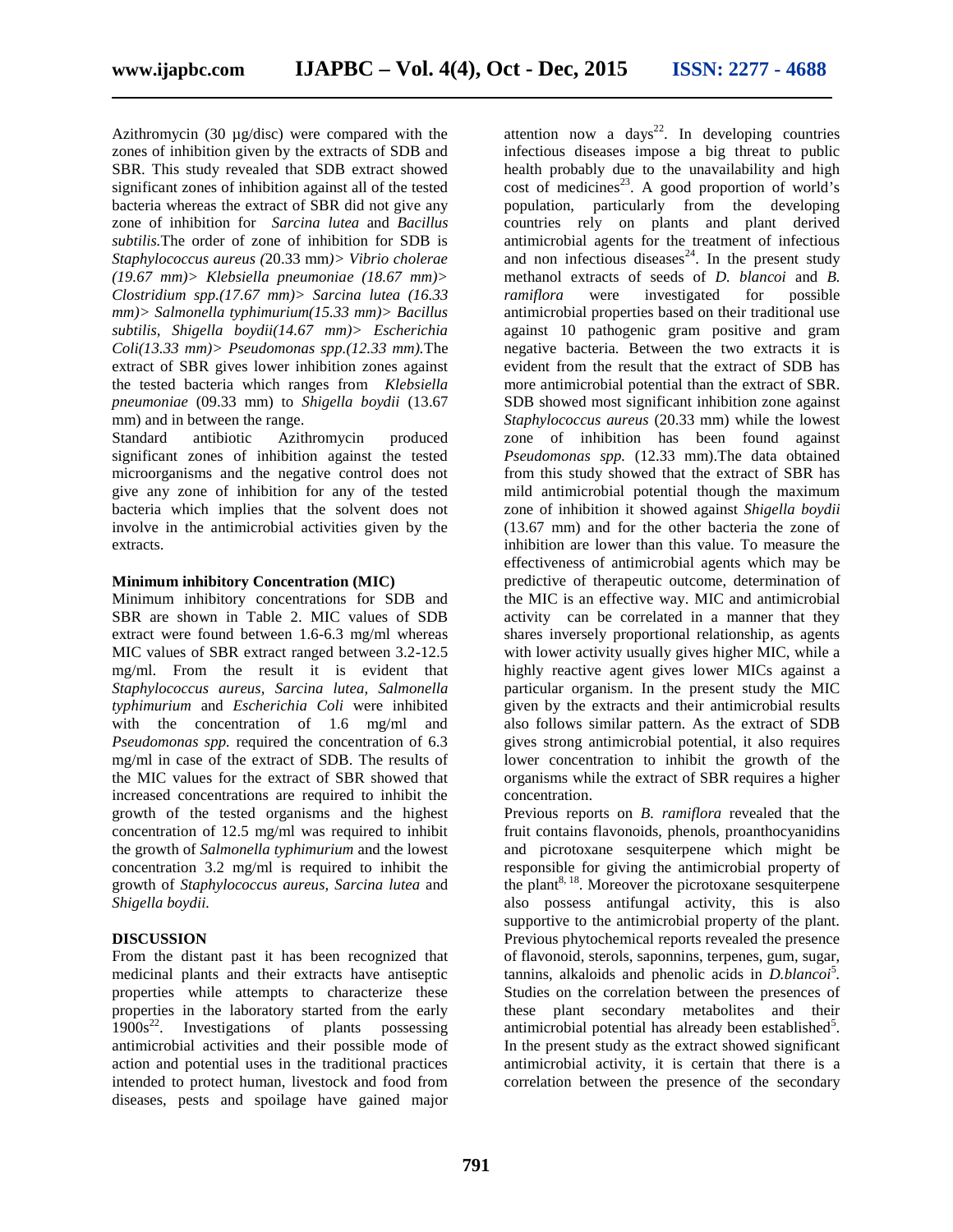metabolites and the antimicrobial activity exhibited by the extract of *D. blancoi*.

#### **CONCLUSION**

The findings of the present study affirmed the antimicrobial potential of the seeds of *D. blancoi* and *B. ramiflora* which can be correlated with their traditional uses in various infectious conditions. The findings of this study can be used further to isolate the possible chemical constituents responsible for this given activity in various animal models.

# **ACKNOWLEDGEMENTS**

We express our sincere gratitude to Head, Department of Pharmacy, Primeasia University for his permission to use the facility of the laboratories for this research work.

|                        | Diameter of inhibition Zone in mm scale  |                                  |                                  |
|------------------------|------------------------------------------|----------------------------------|----------------------------------|
| <b>Test organisms</b>  | <b>Azithromycin</b><br>$(30 \mu g/disc)$ | <b>SDB</b><br>$(300 \mu g/disc)$ | <b>SBR</b><br>$(300 \mu g/disc)$ |
| Staphylococcus aureus  | 40                                       | $20.33 \pm 0.94$                 | $10.33 \pm 0.47$                 |
| Sarcina lutea          | 37                                       | $16.33 \pm 1.25$                 |                                  |
| Bacillus subtilis      | 27                                       | $14.67 \pm 1.25$                 | --                               |
| Clostridium spp.       | 26                                       | $17.67 \pm 0.47$                 | $09.67 \pm 1.70$                 |
| Salmonella typhimurium | 34                                       | $15.33 \pm 0.47$                 | $12.67 \pm 1.25$                 |
| Escherichia Coli       | 40                                       | $13.33 \pm 0.47$                 | $10.67 \pm 0.94$                 |
| Shigella boydii        | 30                                       | $14.67 \pm 1.25$                 | $13.67 \pm 0.94$                 |
| Pseudomonas spp.       | 28                                       | $12.33 \pm 0.94$                 | $10.33 \pm 1.25$                 |
| Vibrio cholerae        | 36                                       | $19.67 \pm 1.25$                 | $11.67 \pm 0.94$                 |
| Klebsiella pneumoniae  | 42                                       | $18.67 \pm 1.70$                 | $09.33 \pm 2.05$                 |

**Table 1**

\*Data are expressed as mean ± SD of triplicate experiments.

**Table 2 Minimum inhibitory concentration (MIC) of the extracts of SDB and SBR.**

| <b>Test organisms</b>    | MIC of SDB in mg/ml | MIC of SBR in mg/ml |
|--------------------------|---------------------|---------------------|
| Staphylococcus aureus    | 1.6                 | 3.2                 |
| Sarcina lutea            | 1.6                 | 3.2                 |
| <b>Bacillus</b> subtilis | 3.2                 | 6.3                 |
| Clostridium spp.         | 3.2                 | 6.3                 |
| Salmonella typhimurium   | 1.6                 | 12.5                |
| Escherichia Coli         | 1.6                 | 6.3                 |
| Shigella boydii          | 3.2                 | 3.2                 |
| Pseudomonas spp.         | 6.3                 | 6.3                 |
| Vibrio cholerae          | 3.2                 | 12.5                |
| Klebsiella pneumoniae    | 3.2                 | 6.3                 |